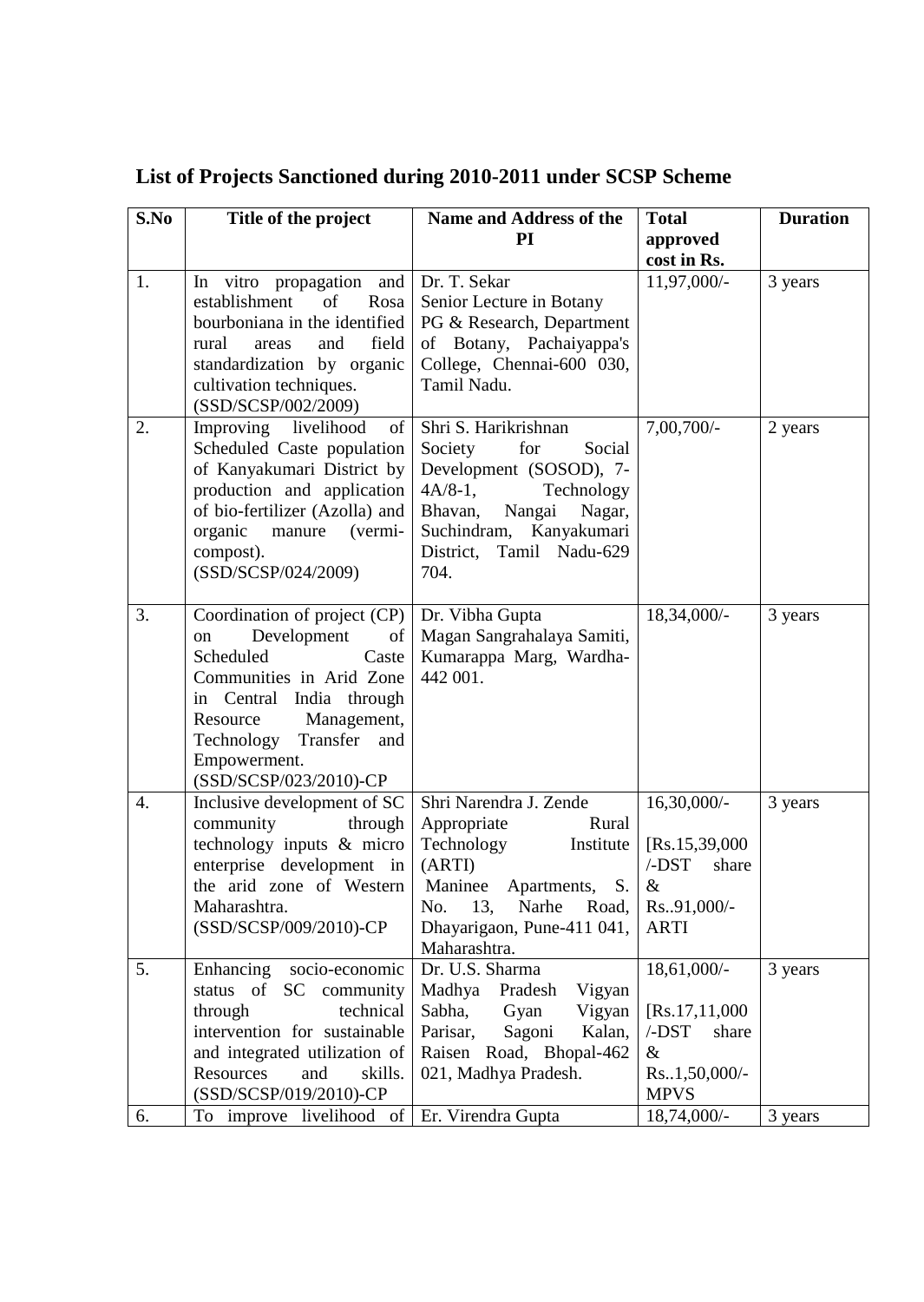| 7.  | <b>Scheduled Caste Community</b><br>Science<br>through<br>and<br>Technological Intervention.<br>(SSD/SCSP/016/2010)-CP<br>Implementation<br>of<br>appropriate<br>subsidiary<br>livelihood programmes for                                                                                        | Moti<br>Shri<br>Jan<br>Jagriti<br>Gramothan<br>Prishikshan<br>Evam<br>Anusandhan<br>Sansthan,<br>Opposite<br>Markandeshwar<br>Mandir,<br>Morena, M.P.<br>Dr. Gopal N. Paliwal<br>Centre<br>for<br>Bee<br>Development,<br>Deshpande<br>Behind | [Rs.17, 46, 200]<br>/- DST share<br>$\&$<br>Rs.1,28,800/-<br><b>MSJJGPEAS</b><br>$17,33,000/-$<br>[Rs.15,67,250]<br>- DST share | 3 years |
|-----|-------------------------------------------------------------------------------------------------------------------------------------------------------------------------------------------------------------------------------------------------------------------------------------------------|----------------------------------------------------------------------------------------------------------------------------------------------------------------------------------------------------------------------------------------------|---------------------------------------------------------------------------------------------------------------------------------|---------|
|     | traditional honey artisans of<br>SC/ST<br>community<br>in<br>Wardha<br>District<br>of<br>Maharasthtra.<br>(SSD/SCSP/010/2010)-CP                                                                                                                                                                | Layout,<br>Charmalaya,<br>Nalwadi,<br>Wardha-442<br>001,<br>Maharashtra.                                                                                                                                                                     | and<br>$Rs1,65,750/-$<br><b>CBD</b>                                                                                             |         |
| 8.  | Sustainable income growth<br>for SC and BPL families<br>through<br>Bamboo<br>cultivations.<br>(SSD/SCSP/001/2009)                                                                                                                                                                               | Shri Pooran Sharma<br>Paryavaran Avam Gramin<br>Vikas Sansthan, HIG-8, IInd<br>Phase,<br>Housing<br>Board<br>Colony, Saproon-173 211,<br>District<br>Solan, Himachal<br>Pradesh.                                                             | 8,19,500/-                                                                                                                      | 2 years |
| 9.  | Demonstration and market<br>link of non chemical method<br>of cultivation of haldi and<br>SC <sub>1</sub><br>the<br>arrowroot<br>to<br>additional<br>population<br>as<br>livelihood<br>means<br>in<br>Dehrikalan<br>village<br>of<br>Phanda Block of Bhopal<br>District.<br>(SSD/SCSP/013/2009) | Dr. Padma Harshan<br>Society for Human Welfare<br>Environmental<br>and<br>Furtherance (SHWEF), Plot<br>No. 277, F-4, A-Sector,<br>Sarvadharma Colony, Kolar<br>Road,<br>Bhopal-462<br>042,<br>Madhya Pradesh.                                | 8,81,000/-                                                                                                                      | 3 years |
| 10. | Development of Scheduled<br>Caste<br>Community<br>of  <br>District<br>Solapur<br>of<br>Maharashtra<br>State through<br>Management,<br>Resource<br>Technology<br>Transfer<br>and<br>Empowerment.<br>(SSD/SCSP/013/2010)-CP                                                                       | Shri Shantaram N. Sakore<br>Action<br>for<br>Agricultural<br>Maharashtra<br>Renewal<br>in<br>(AFARM), Raisoni Park,<br>Bldg. No.2/23, A-B, Market<br>Yard, Pune $-411$ 037.                                                                  | 14,96,900/-                                                                                                                     | 3 years |
| 11. | Project<br>proposal<br>for<br>technical skill up gradation<br>of Scheduled Caste (Basod)<br>artisans in Melghat.<br>(SSD/SCSP/014/2010)-CP                                                                                                                                                      | Sunil<br>Nirupama<br>Ms.<br>Deshpande<br>Sampoorna<br>Bamboo<br>Kendra,<br>P.O.<br>Lawada,<br>Duni, Ta. Dharni, District<br>Amaravati<br>444<br>$\equiv$<br>702,<br>Maharashtra.                                                             | 16,90,900/-<br>[Rs.14, 40, 900]<br>- DST share<br>and<br>$Rs.2,50,250/-$<br><b>SBK</b>                                          | 3 years |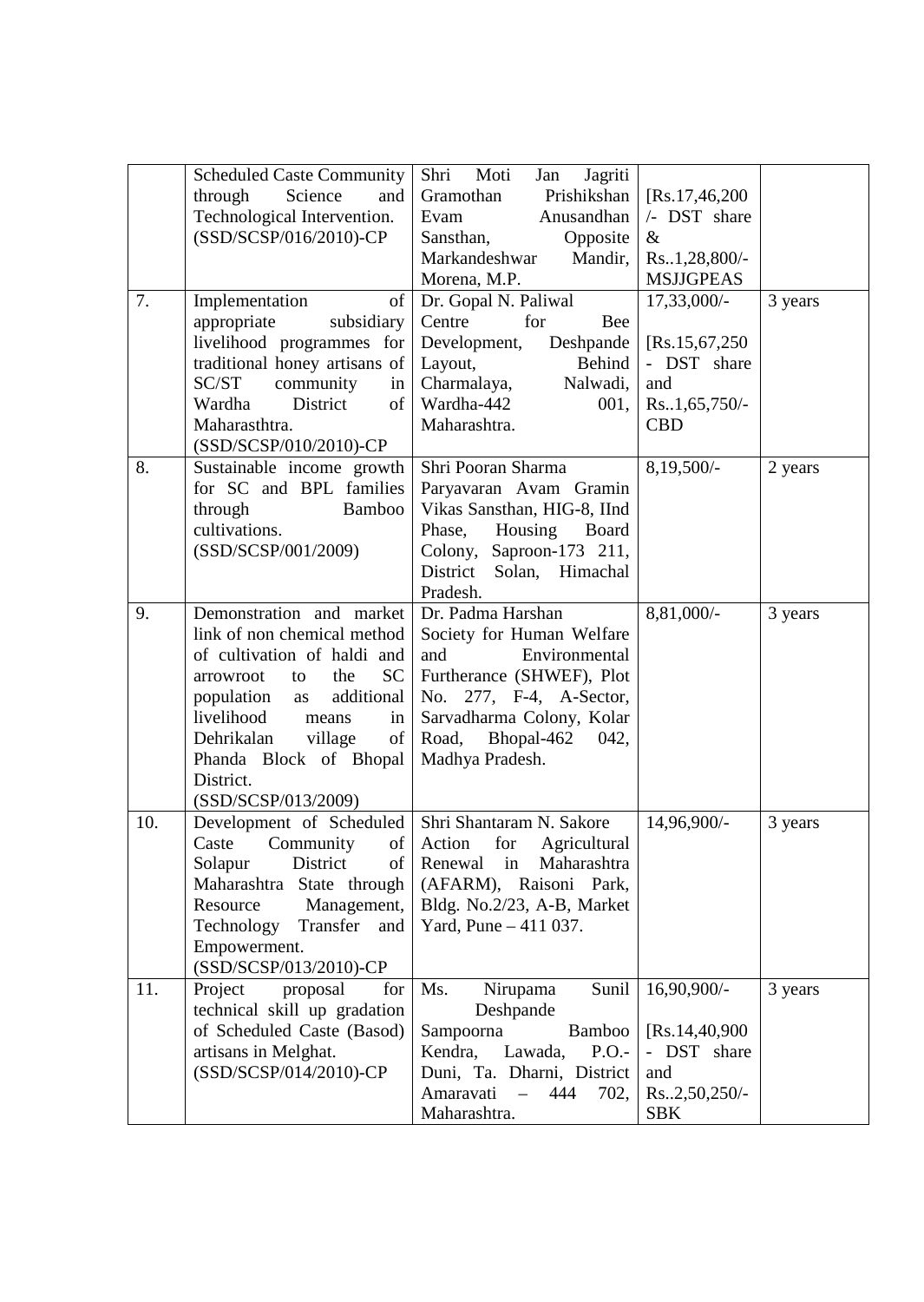| 12. | Development of sustainable                         | Shri S.N.Upadhyay                                   | $10,87,000/$ -               | 3 years |
|-----|----------------------------------------------------|-----------------------------------------------------|------------------------------|---------|
|     | livelihood<br>for<br><b>SC</b>                     | Uttaranchal<br>Jan<br><b>Vikas</b>                  |                              |         |
|     | of<br>community<br>village                         | Samiti (UJVS)                                       | $[Rs.9, 78, 300]$ -          |         |
|     | Dhunkra, Gram Panchayat                            | 68, 2nd Floor, Chakrata                             | <b>DST</b><br>share          |         |
|     | <b>Block</b><br>Nagjhal,<br>Purola,                | Road,<br>Dehradun,                                  | and                          |         |
|     | Uttarkashi, Uttrakhand.                            | Uttarakhand.                                        | Rs.1,08,700/-<br><b>UJVS</b> |         |
| 13. | (SSD/SCSP/004/2009)<br>Enhancing life standards of | Dr. Gopal Narayan Authey                            | 14,50,000/-                  | 3 years |
|     | Dalit Community people by                          | Dalit Sangh                                         |                              |         |
|     | agri and home based micro                          | House No.<br>13, "Mitra                             |                              |         |
|     | enterprise development<br>in                       | Kunj", Street - Lata Marg,                          |                              |         |
|     | Sohagpur<br>Tehsil<br>of                           | Sohagpur - 461 771                                  |                              |         |
|     | Hoshangabad<br>District                            | District<br>- Hoshangabad,                          |                              |         |
|     | Madhya Pradesh.                                    | Madhya Pradesh.                                     |                              |         |
|     | (SSD/SCSP/020/2010)-CP                             |                                                     |                              |         |
| 14. | Improve<br>socio-economic                          | Shri<br>Shelar<br>Yogesh                            | $6,04,060/-$                 | 3 years |
|     | condition<br>of<br>Scheduled                       | Vitthalrao                                          |                              |         |
|     | Caste artisans through new                         | Amrutvahini Gramin Vikas                            |                              |         |
|     | technique<br>of<br>Agave                           | Sanstha<br>$(AGVS)$ ,                               |                              |         |
|     | cultivation and fiber uses.                        | Snepharabha, Near Girl's                            |                              |         |
|     | (SSD/SCSP/034/2007)                                | High School,<br>Shrigonda,                          |                              |         |
|     |                                                    | District<br>Ahmednagar-413<br>701.                  |                              |         |
| 15. | Resource<br>Management,                            | Dr. Vibha Gupta                                     | 17,94,350/-                  | 3 years |
|     | Transfer<br>Technology<br>and                      | Magan Sangrahalaya Samiti                           |                              |         |
|     | Empowerment of Scheduled                           | Kumarappa Marg, Wardha-                             |                              |         |
|     | Caste Community of Seloo                           | 442 001.                                            |                              |         |
|     | Block.                                             |                                                     |                              |         |
|     | (SSD/SCSP/011/2010-CP)                             |                                                     |                              |         |
| 16. | Integrated<br>development                          | Shri Arvind Ojha                                    | 12,92,000/-                  | 3 years |
|     | project for Scheduled Caste                        | URMUL,<br>Rural<br>Health                           |                              |         |
|     | Communities in Arid Zone.                          | Research & Development                              |                              |         |
|     | (SSD/SCSP/008/2010-CP)                             | <b>Trust</b>                                        |                              |         |
|     |                                                    | Near Roadways Bus Stand,                            |                              |         |
|     |                                                    | Urmul Bhawan, Bikaner-334                           |                              |         |
| 17. | of<br>Utilization<br>homestead                     | 001, Rajasthan.                                     | 14,93,160/-                  |         |
|     | derelict<br>bodies<br>water                        | Dr. Mrinal Dasgupta<br>Chandra<br>Bidhan<br>Krishi  |                              | 3 years |
|     | through<br>of<br>culture<br>air-                   | Viswavidyalaya                                      |                              |         |
|     | breathing<br>fishes<br>for                         | Regional Research Station                           |                              |         |
|     | nutritional<br>security<br>and                     | (New<br>Aluvial<br>Zone),                           |                              |         |
|     | development<br>of  <br>economic                    | Gayeshpur, Nadia<br>741<br>$\overline{\phantom{0}}$ |                              |         |
|     | SC/ST community.                                   | 234, West Bengal.                                   |                              |         |
|     | (SSD/SCSP/030/2009)                                |                                                     |                              |         |
|     |                                                    |                                                     |                              |         |
| 18. | Economic improvement of                            | Shri Paryag Nath                                    | $6,03,765/-$                 | 2 years |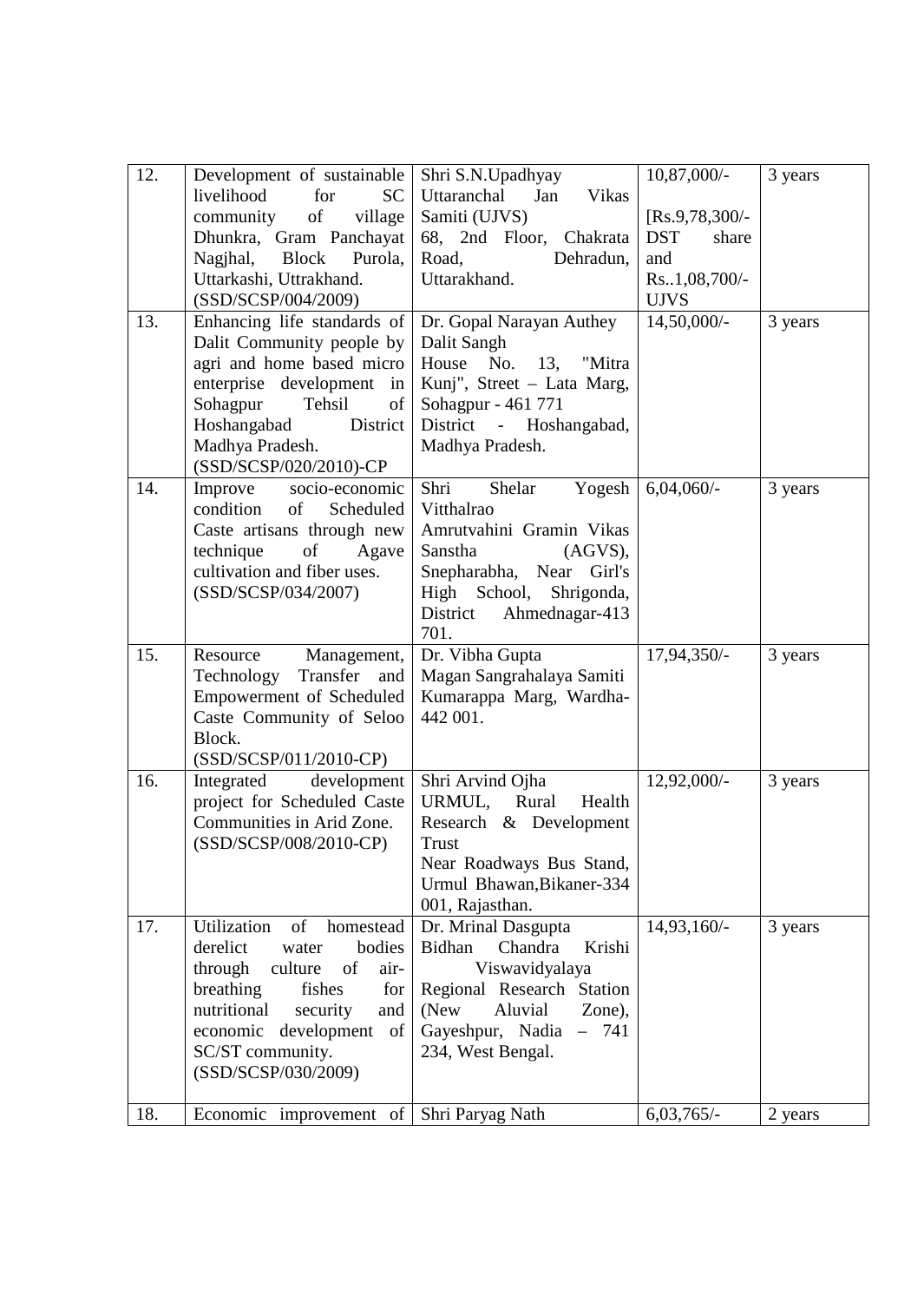|     | marginal<br>holders<br>land<br>through integrated Training<br>Program<br>Method<br>cum<br>Demonstration<br>for<br>cultivation<br>of<br>vegetable<br>crops and fruit yielding trees<br>in the Dhanaari area of<br>Uttarkashi<br>district,<br>Uttarakhand.<br>(SSD/SCSP/027/2009)                 | Tarun Paryavaran Vigyan<br>Sansthan<br>Purana Dunda, P.O.-Dunda,<br>District-Uttarkashi<br>$-249$<br>151, Uttarakhand.                                                         |                                                                                      |         |
|-----|-------------------------------------------------------------------------------------------------------------------------------------------------------------------------------------------------------------------------------------------------------------------------------------------------|--------------------------------------------------------------------------------------------------------------------------------------------------------------------------------|--------------------------------------------------------------------------------------|---------|
| 19. | An integrated development<br>people<br>through<br>of<br><b>SC</b><br>resource management, S&T<br>intervention<br>and<br>empowerment.<br>(SSD/SCSP/007/2010) -CP                                                                                                                                 | Dr. Rekha Saxena<br>Society for Environment &<br>Development (SED), UG-3,<br>E/77, West Vinod Nagar,<br>Delhi - 110 092.                                                       | 17,65,000/-                                                                          | 3 years |
| 20. | Development of Scheduled<br>Caste Community women in<br>Arid Zone through Resource<br>Management,<br>Technology<br>Transfer and Empowerment.<br>(SSD/SCSP/002/2010) -CP                                                                                                                         | Ms. Hasumatiben A. Parmar<br>Self Employed Women's<br>Association<br>(SEWA),<br>Reception<br>Centre<br>Opp.<br>Victoria Garden, Bhadra,<br>Ahmedabad - 380<br>001,<br>Gujarat. | 13,99,500/-                                                                          | 3 years |
| 21. | An integrated intervention<br>dissemination<br>of<br>for<br>innovative<br>horticultural<br>improved<br>practices,<br>technologies<br>cultivation<br>including improved animal<br>husbandry for the scheduled<br>caste farmers in Jhunjhunu<br>District of Rajasthan.<br>(SSD/SCSP/005/2010) -CP | Shri Niranjan Singh<br>Samagra Vikas Sansthan,<br>$10/170$ ,<br><b>New</b><br>Housing<br>Board, Near Police Line,<br>District Jhunjhunu $-333$<br>001, Rajasthan.              | 17,00,000/-<br>[Rs.15, 51, 200]<br>- DST share<br>and<br>Rs.1,48,800/-<br><b>SVS</b> | 3 years |
| 22. | Economic development of<br>scheduled caste community<br>of Malwa Region of Madhya<br>Pradesh through Resource<br>Management,<br>Technology<br>Transfer and Empowerment.<br>(SSD/SCSP/018/2010) - CP                                                                                             | Dr. Yaseen Khan<br>Centre<br>for<br>Advanced<br>Research & Development<br>$H-11/195$ , Arvind Vihar,<br>Bagmughalia Bhopal - 462<br>043, Madhya Pradesh.                       | $12,55,000/-$                                                                        | 3 years |
| 23. | Socio-economic<br>of<br><b>SC</b><br>empowerment<br>community<br>through<br>technological interventions.<br>(SSD/SCSP/006/2010)-CP                                                                                                                                                              | Shri. Mota Ram<br>Social Action<br>Rural<br>for<br>Advancement<br>Society<br>(SARA), Laxmipura, P.O.-<br>Rajpura-Nosal, Via-Surera-<br>Mandha,<br>Tehsil-Danta                 | 15,85,250/-                                                                          | 3 years |